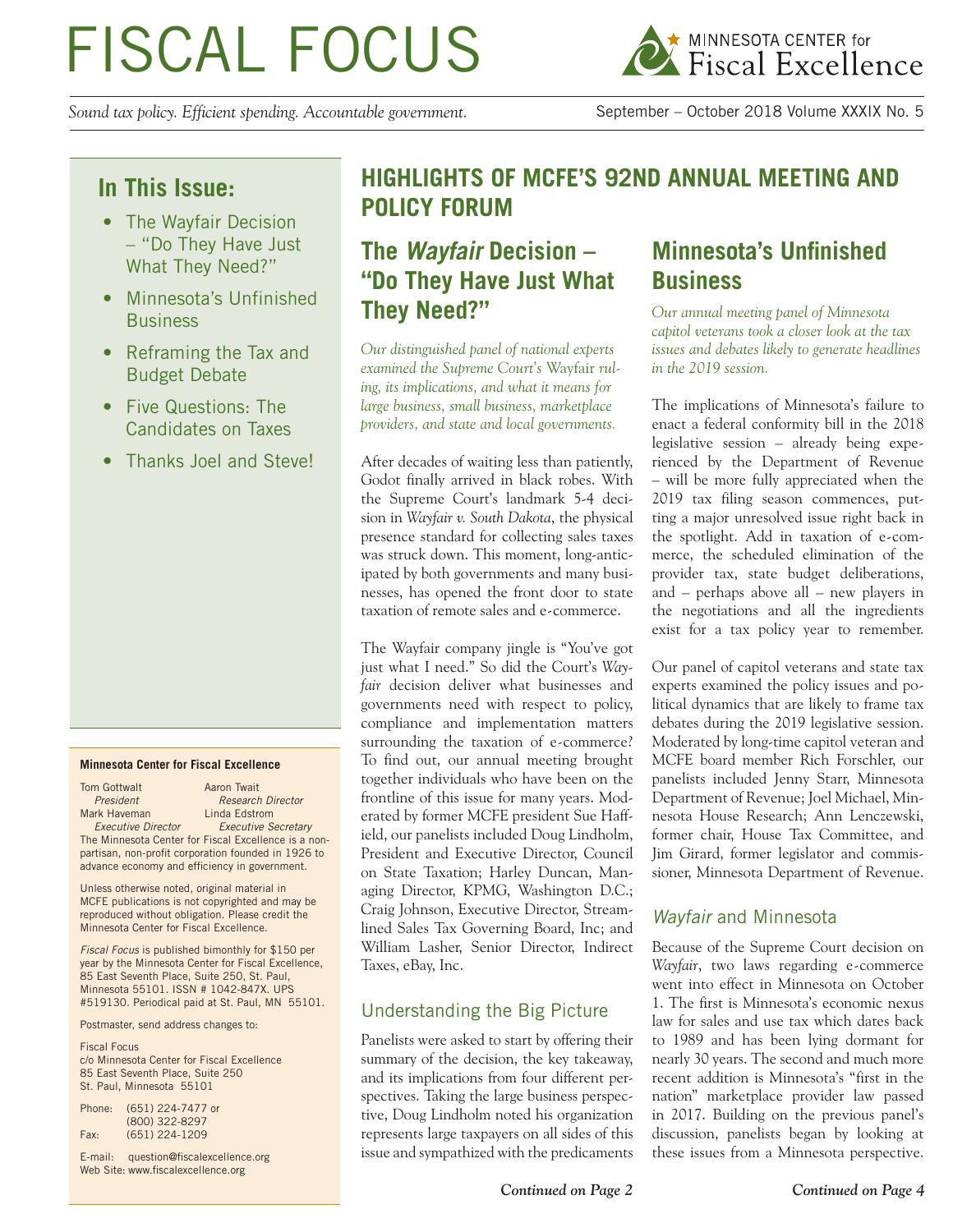everyone has expressed. *Wayfair* successfully leveled the playing field for large brick and mortar retailers who saw profit margins eroding because of the sales tax disparity. At the same time, burdens do exist with respect to

remote sales tax collection even among larger businesses because "any sales tax person will tell you that technology is not the sole answer to the myriad burdens of collecting."

But perhaps the biggest takeaway for big business, he noted, is the window of opportunity that now exists to address an underappreciated source of U.S. competitive disadvantage – the inefficiency and complexity of our system of consumption taxes. By any measure, the United States has the most complex and burdensome sub-national consumption tax system in the world. U.S. business labors under the

complexities and burdens created because 46 states and countless localities impose disparate tax systems – unlike the more efficient consumption tax systems found in other countries. This, he argued "is not just a U.S. issue; it's a global issue." As more and more economies look to consumption taxes to raise revenue, it's becoming more and more imperative to increase uniformity and efficiency and reduce compliance burdens. States might reap some extra revenues as a result of the decision itself, but the biggest economic benefits would come from redoubling efforts towards collaborating with other states on a uniform system.

In offering a small business perspective, Harley Duncan first observed that the perception of what constitutes "small" is in fact very small. He noted that South Dakota's *de minimus* threshold of 200 transactions would represent only one-tenth of 1% of households in that relatively small state. As a result, the ruling effectively casts a very broad net and will bring in a lot of quite small companies doing modest business in the state. The biggest challenge for these small businesses, he argued, will be tracing and sourcing sales and rates to local jurisdictions. He continued, noting that his firm has estimated that a business that now has economic nexus everywhere will need to file, on average, 100

sales tax returns per month with various government entities. That's both difficult and expensive and also raises issues of whether they will be able to scale up to submit many more returns without a serious investment in technology. He suggested **It's the** 

those realities "could deserve some accommodation."

Representing the states' perspective, Craig Johnson declared the *Wayfair* decision not just a "huge, huge victory" for states but also a major validation for the Streamlined Sales Tax (SST) initiative. States want ecommerce businesses to succeed but also want a level playing field. He noted that collection authority, given the Court's ruling, demands simplification, ease of administration, and access to all the information and tools necessary to comply. SST was created specifically to accomplish those objectives

and in fact was recognized in the Court's ruling for its efforts to prevent triggering undue burden. "It's a big win for member states" he said, but he was unsure what it means for non-member states.

From a marketplace provider perspective, William Lasher argued the *Wayfair* decision itself had little direct impact. He noted the ruling was silent on the marketplace provider issue; rather, it's been the growing numbers of state marketplace provider rules driving their actions. Nevertheless, as a self-described "sales tax guy at a place that doesn't sell anything" Lasher emphasized the symbiotic relationship that exists between eBay as a provider and its sellers, which includes helping their sellers in navigating this new world. The curveball is that under these state marketplace provider laws, "our nexus not their nexus" is in play. He also noted the *Wayfair* decision did not have any effect on their talking points with respect to federal action, arguing there is a continuing need for federal action on simplification.

#### Unanswered Questions / Unresolved Issues

Around the country more than 30 states have come out with guidance on enforcement dates, and in Minnesota, enforcement

of the state's e-commerce and marketplace provider laws just began on October 1. As states prepare for the implementation and enforcement of these laws what are some of the practical (and perhaps unexpected) issues and challenges they are dealing with?

Craig Johnson argued states have generally done a very good job in being thoughtful and deliberate on implementing their e-commerce provisions. Most delayed implementation for several months following the Court's decision recognizing it will take some time for businesses to prepare to comply and work through issues. States are not pursuing retroactive collections even though many had legislation on the books prior to the *Wayfair* ruling. He noted it's important to recognize that tax administrators have to enforce the law on their books, and if it becomes evident that some businesses aren't or can't be ready to comply for whatever reason it's incumbent on legislatures to do something different. The biggest challenge facing states, he continued, is getting the compliance information to the right people – particularly those selling into the state from around the country. Towards that end, SST is striving to be a "one stop shopping site" for this information.

Yet, Johnson continued, more work needs to be done. A notable implementation issue concerns the lack of uniformity with the basis for the threshold among states – e.g. gross sales vs. taxable sales vs. retail sales. There may be additional definitional and interpretive matters within that determination. Occasional sales add a wrinkle for which guidance is necessary. Finally, substantial nexus threshold determinations – especially deviations from the Supreme Court "blessed" 200 transactions/\$100k sales threshold and the related potential for triggering undue burden – will be a critical decision for states in the post *Wayfair* world.

Doug Lindholm responded that there are a lot of potential challenges given the complexity of remote state sales tax collection. States may claim they now have complete collection authority but if they have incredibly complex systems, "they will be challenged." If policymakers in a state focus on simplifying their own sales tax system independently, they are missing an important point. Instead, he argued, simplifying the entire subnational system of sales taxation through a uniform approach is the critical issue. It's the disparity in systems across states

**systems across states and localities that needs to be addressed to greenlight collection authority.**

**disparity in**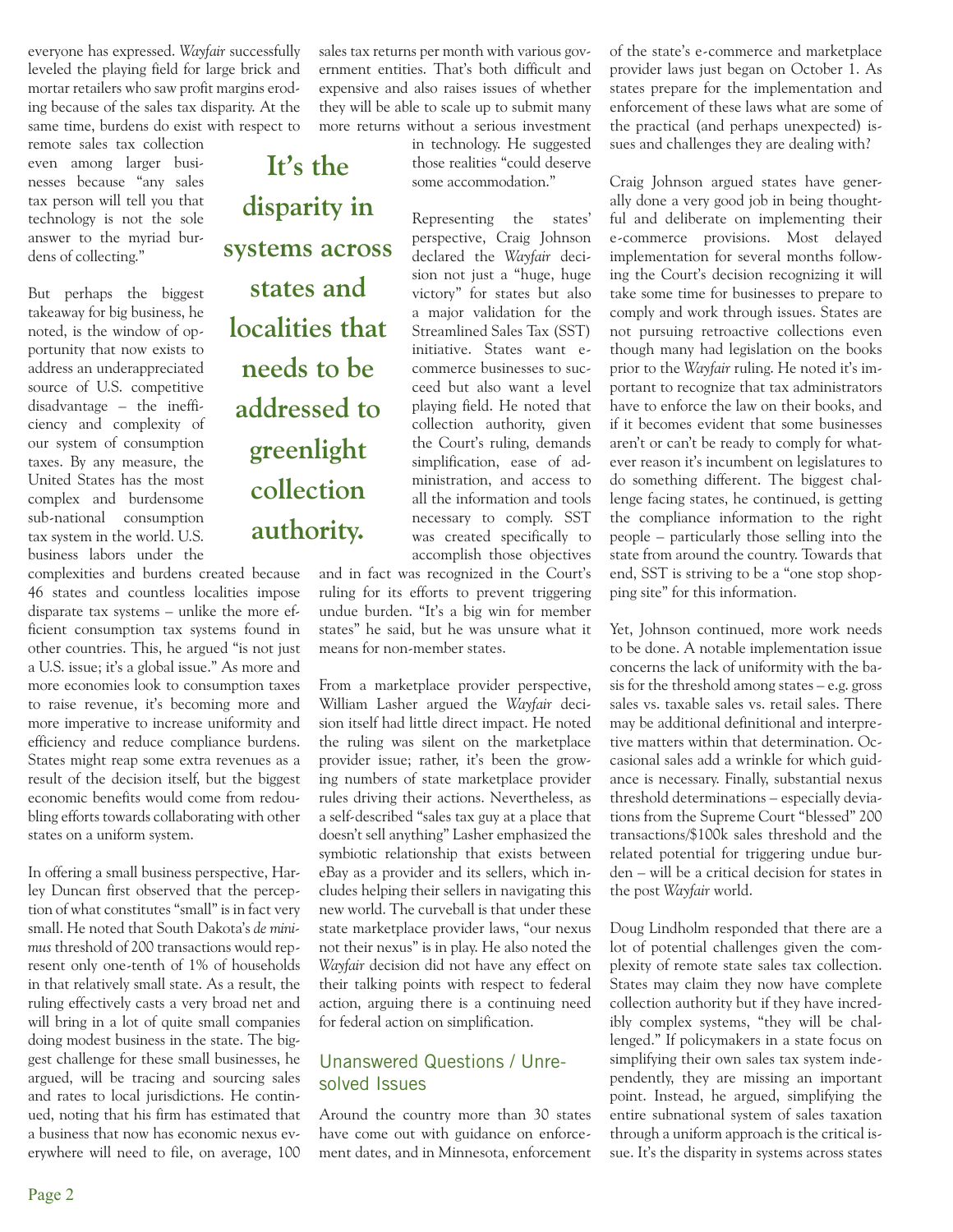and localities that needs to be addressed to greenlight collection authority. With respect to the question of what sales should be included to meet the threshold, Lindholm argued forcefully for the establishment of one rule – perhaps developed by SST or NCSL. He noted it would be much simpler for taxpayers to track just one definition, and it doesn't really matter what that definition is as long as it's consistent everywhere. An additional benefit: it would be much easier for a larger state to allow a scalable threshold dollar figure for determining when a taxpayer must collect in its jurisdiction.

As a "big fan" of SST he concluded there is now an important window of opportunity to push states toward uniformity to offset the potential for successful litigation regarding undue burden. "State courts do not have an appreciation of the complexity of this issue," he said. In response to a question about where the first challenges might come from, Lindholm replied it will likely be the result from states acting parochially on these issues and failing to act in a coordinated manner instead of pursuing a true national simplification effort.

#### Role for Congress?

In dissenting, four justices believed Congress should solve the problem, and four bills that would address this issue have been introduced at the federal level. Is there a further role for Congress and what's the prognosis for these bills? Harley Duncan described the bills saying they have all been around "forever" and reflect one of two approaches. The first approach seeks to establish or codify some set of national standards which would need to be met to exercise collection authority over remote sellers. The other approach seeks to turn back the clock, set a very high bar for collections, and generally make remote sales taxation much more difficult. Duncan expressed considerable skepticism that anything will pass. For years, even with the support and influence of major retailers, business organizations, and states, nothing was passed. Now that these organizations have finally "won" in court, it's difficult to envision them now asking Congress to act and constrain states. Combined with the fact that it's much easier to kill something in Congress than pass it, there appears to be no dynamic for passage of any legislation. One thing that could change the situation, he added, is if states move in such diverse paths that stronger cumulative and undue burden

cases can be made. However, the message being conveyed to legislators is that states are handling this judiciously, thoughtfully, and carefully.

Lindholm agreed saying, "the political dynamic has completely flipped." Opponents of e-commerce taxation are now arguing for legislation to save small businesses. But with brick and mortar retailers and states lined up against it, it's very difficult to see congressional action getting real traction. However, this still begs the question of how can we get one set of rules to truly simplify the system. Lindholm said he would much rather see states come together voluntarily than force the issue through federal legislation because you never know what you would get from Congress and the interests at work behind it. Craig Johnson agreed, saying SST is keeping a careful eye out for potential "rogue" states recognizing the danger they could pose to two decades of work.

#### The Marketplace Provider Twist

Minnesota was the first of 11 states to enact a marketplace provider law, which adds an interesting twist in which individual sellers would have the nexus but marketplace providers would collect the tax. What are the practical challenges of implementing these laws?

William Lasher highlighted several challenges marketplace provider laws present that have special relevance for a platform like eBay that is exclusively a marketplace with no retailing activity:

- Some products are not UPC code based (anything and everything gets sold) and therefore not mapped to some tax code which creates challenges in determining their taxability.
- Occasional sellers are common on their platform, and while many states have exemptions for occasional sellers eBay (and other marketplace providers) have no way of knowing what a seller does off the platform.
- "Proving the negative" the need to establish proof that a seller is not registered because they fall under threshold limitations.
- States defining marketplace provider roles differently. Some states simply added mar-

ketplace providers to the definition of "retailer" which brings the issues of discounts, coupons, and bad debts into play. Are these issues now the marketplace provider's or the seller's? Who is responsible for tax remittance and who is responsible for adjustments to the tax after the fact?

• Are providers responsible for all sellers on the platform or only some subset?

He reiterated state notice and reporting rules in some state marketplace laws are more concerning and impactful than the *Wayfair* fallout. Under notice and reporting rules, platforms would be responsible for sending buyers a list of things bought. The list would also be sent to the tax authority and buyers would have to sort it out. "Not a great buying experience," remarked Lasher.

With respect to liability of errors on audits, if platforms rely on sellers' representations, then the marketplace provider can't be responsible for any errors since it has never seen the item being sold. Harley Duncan noted that many smaller sellers have expressed concern about platform tax remittance, questioning how available the documentation that platforms have remitted tax on their behalf would be if the state audits them. The same concern applies to platforms if they rely on some subset of sellers to remit their own tax and are "next in line" for producing the required tax revenues. Lindholm noted when there is some inherent uncertainty between what the seller is selling and what the tax person is supposed to be remitting — a common occurrence on marketplace platforms – there is a tendency to over collect to limit the consequences of an error. However, there is a plaintiffs' bar looking for class action opportunities like this. 1% of incorrect transactions on \$10 billion of sales will present an irresistible opportunity for them.

Craig Johnson commented that in the contracts SST has with Certified Service Providers (CSP), the CSP is liable to the state for taxes in all cases where they process a seller's transactions. However, he noted that in service contracts between the CSP and the seller, the CSP may push some of that liability back onto the *seller*, so a careful review of the contract is in order. With respect to audits, SST has found the biggest issues occur in mapping in which a seller puts its sales into product categories and the state certifies those categories. However, states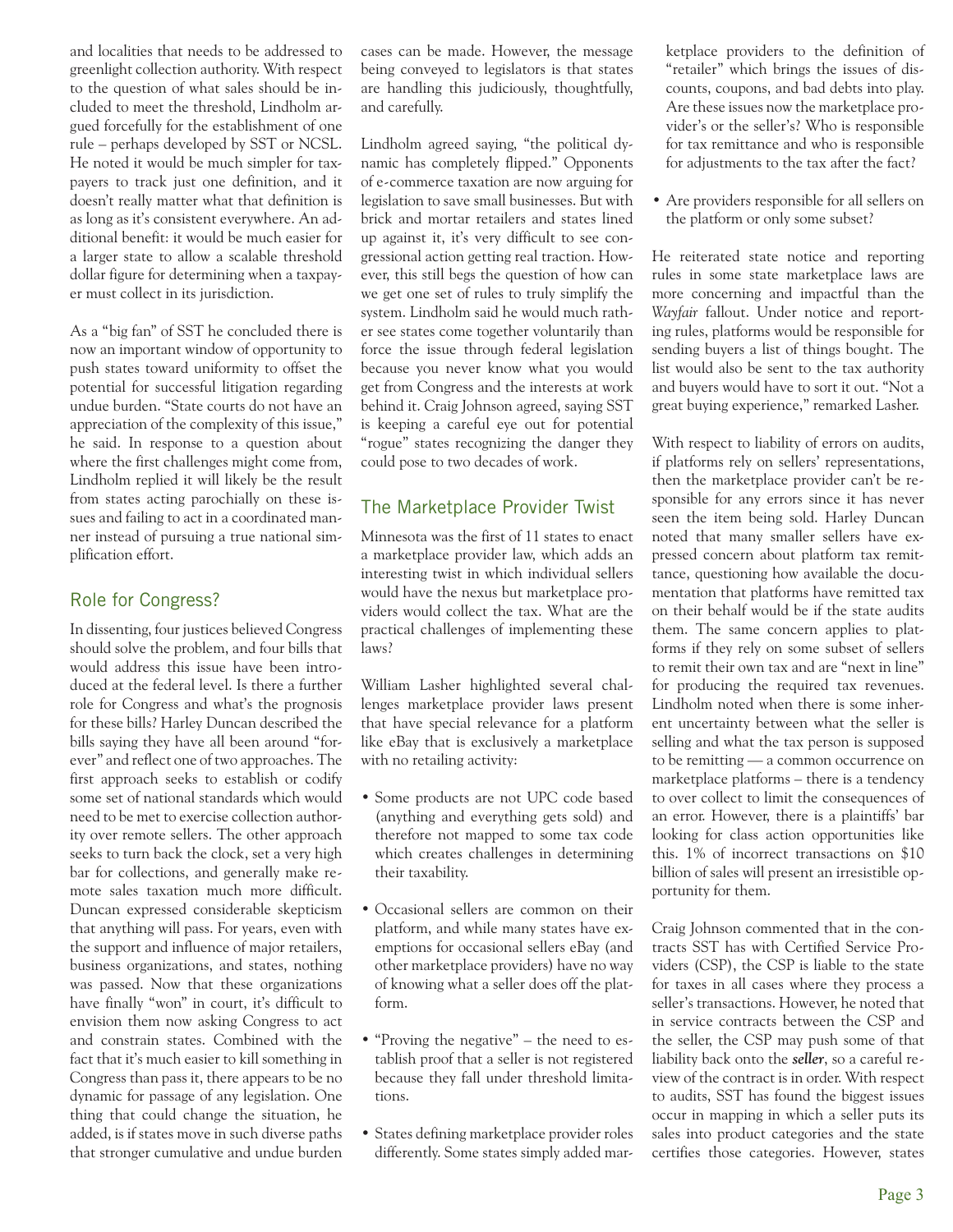don't currently know what each seller has put into those categories. SST is currently working with CSPs to fine tune this process. Ultimately the goal is to eliminate needs for states to audit sellers that have CSPs.

#### Still More Questions

What about inbound (foreign origin) sales? Harley Duncan said he knows of nothing in treaties, federal law or *Wayfair* that says that sales taxes would not apply. The two issues that arise are whether any undue burden argument might exist for foreign sellers and – more significantly – enforcement. Lindholm echoed the enforcement concerns, especially with regards to non-tangible products, and maintained the issue has yet to be addressed in an effective way.

Does *Wayfair* have longer term impacts for state income and property tax regimes? Lindholm thought *Wayfair* will affect income tax compliance, because it removes the only Supreme Court reference to physical presence regarding nexus generally. With many taxpayers still not filing in jurisdictions where they only have some sort of economic presence and the Supreme Court's silence on an income tax nexus standard, Lindholm opined that states are bound to be more aggressive in this area.

Last but not least, what is the Streamlined Sales Tax initiative's future? Lindholm said thanks to the Court's majority opinion, new life has been breathed into Streamlined and states which have been reluctant to join may now see a reason to join to avoid future litigation. Duncan disagreed, believing Streamlined will continue to be what it is – highly limited in its ability to pull in more states because from all current appearances, you don't need to be in Streamlined to have collection authority. He argued there is still a valuable role for SST in registration systems, CSPs, audit systems and definitions, but that will not be enough to incent other states to sign up. Johnson was optimistic about SST's future, noting marketing and communication efforts to non-member states are in high gear. However, any moves to join SST will have to be driven by the business community and remote sellers in non-member states. Lasher argued the fact that SST is an 18-year project still only featuring 50% adoption answers the question. He said it needs to be expanded and improved and the way to do that is through federal legislation driving action.

In the end, we note that – like *Waiting for Godot* – the outcome of the *Wayfair* case is challenging to interpret straightforwardly. Has the landscape of e-commerce been settled? Or not? Based on the perspectives of our panelists, sales taxation of e-commerce may now be the law of the land but the uncertainties continue as we now wait to see what the repercussions might be.

## **Minnesota's Unfinished Business (Continued from P.1)**

Jenny Starr began by providing an informational overview of the status of Revenue's administrative, compliance, and enforcement initiatives regarding e-commerce. She summarized the details of the two newly-effective laws noting Minnesota's small seller threshold is different from South Dakota's

(either 100 or more retail sales shipped into Minnesota or 10 or more retail sales shipped into Minnesota totaling at least \$100,000 during a period of 12 consecutive months). With respect to the marketplace provider law, she noted Minnesota has not adopted a notice and reporting requirement.

Revenue, unsurprisingly, has been exceptionally busy in preparing for the implementation of these laws and

has created a wide variety of tools and resources to educate businesses and enable them to comply. This has included webinars for remote sellers with no historical relationship with the state, webinars for instate firms, and frequently asked questions and answers on the Department's website, which are continually expanded as issues come up. Revenue's website is getting "a lot of action" to access tools such as Minnesota rates and boundaries tables spreadsheet. The agency is currently beta testing a map application for a sales tax rate look up tool which it plans to release in November.

Starr concluded by noting Minnesota is well positioned for this moment having been a member of SST from the beginning and because the legislature has worked to keep the state in compliance for over 13 years. That latter task, she added, is no small feat and

is a credit to the hard work of tax committee members and Revenue employees. As a result, Minnesota is one of only 11 states that the Tax Foundation has identified as "green to go" in implementing *Wayfair*.

Given all this, are there still some issues surrounding *Wayfair* that may need attention and that the legislature may want or need to address in 2019? Ann Lenczewski said she definitely thinks issues will come up as taxpayers work through these new realities. She expected interest in an amnesty program, especially for marketplace providers who want to comply but are having a difficult time doing it. Small business threshold rules are likely to get some additional scrutiny because she believed the Legislature hasn't really heard yet from the small business community. It's important to understand, she continued, that legislators probably haven't fully digested the implications of Minnesota's marketplace provider

**"We will have the filing system in January, it will work, and it's going to be successful."**

law for two reasons. First, it was co-authored by both tax chairs but was not a big feature of the tax bill discussion in 2017. Moreover, it had a "someday in the future" implementation dynamic that also reduced legislative attention and scrutiny. She believed these provisions will get more attention as people come forward with their experiences.

Jim Girard agreed there likely will be a call for

some type of reexamination, although we don't know exactly what the concerns will be yet. One area he has heard perhaps needing some additional attention and clarity revolves around local option sales tax matters. He reiterated that preparing for this moment has been a bipartisan effort in Minnesota for over 20 years.

Joel Michael noted that Minnesota's marketplace provider law was passed in a totally different "pre-*Wayfair*" context. He suggested there needs to be a conversation about how to make it work well in this new environment. As the law stands now, there is the potential for multiple entities to be deemed sellers who would each have collection obligations, so it's important to clarify this in a way that works best for everybody – sellers, the Department of Revenue, and marketplace providers. Although Revenue is aware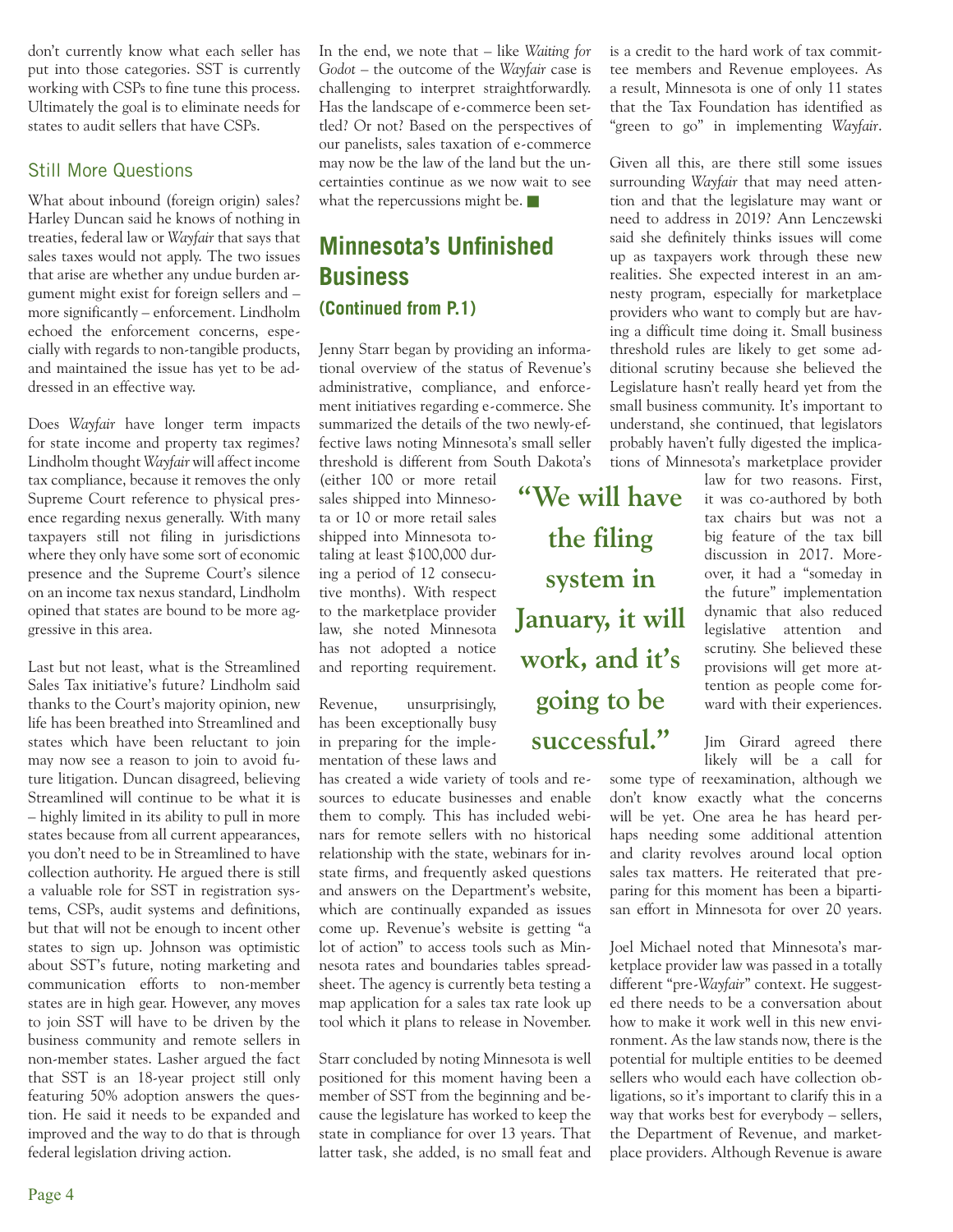of and working to resolve matters like this, it may be necessary to tweak the statutory language for transparency and clarity purposes.

#### "If At First You Don't Succeed…"

Federal conformity retreated from the public consciousness following the 2018 tax bill veto, but will be back on the stage in the 2019 session. Especially with elections looming, predicting what will happen regarding this issue is at best risky and at worst a waste of time. But the administrative, policy and political dynamics underlying the debate are worth considering.

Jenny Starr began with an informational update on Revenue's preparations for the 2019 tax filing season. She provided an overview of the process and timeline the Department uses to update its filing system – from synthesizing law changes immediately following session's conclusion through tax form and instruction updates, processing system testing, and software vendor certification all the way to the opening of the filing season. Normally the Department updates 80 forms (and 100 more in the special taxes division), but this year required the special development of a number of new schedules and worksheets. To the enormous credit of the dedicated Department staff, all deadlines were successfully met. In addition, the Department has invested in a wide variety of educational resources to deal with conformity-related issues. This includes publishing a list of over 50 "frequently asked questions" and participating in numerous educational sessions, listening sessions, and continuing legal education programs. The result – "we will have the filing system in January, it will work, and it's going to be successful."

How are taxpayers going to react to the 2019 filing season? Jim Girard said "it depends on who you are." In his view, filers who use software will probably not experience a particularly noticeable difference. Taxpayers who use an accountant are likely to notice bigger bills as two different tax systems have to be reconciled. Those who do their own taxes are in for a rude awakening and their frustration and confusion will likely be compounded by the likelihood that tax preparers' time will be in short supply as the additional complexity will limit their ability to take on new clients. He noted it is abundantly clear that it's too late to address 2018 returns. Any conformity effort will be prospective for tax year 2019.

Ann Lenczewski predicted lots of frustration and confusion for the business community and an "expensive hassle," noting existing disconnects in Minnesota business returns are only going to get worse. On the individual side, the Department's recent ruling allowing inconsistent election of deductions will likely help many Minnesotans who otherwise would be looking at a state income tax increase. However, she speculated that many suburban, upper middle-class Minnesotans are positioned to experience big tax increases because of SALT deduction caps. As a result, the bipartisan group of legislators representing these taxpayers are most likely to get the discussion moving.

Joel Michael called the prospects of an early conformity bill "miniscule" for several reasons. Early conformity bills in the past have focused on federal extenders, but this is a very different situation. Moreover, the "ship for tax year 18 has sailed", yielding no advantage for an early bill. And perhaps most significantly, lawmakers are protective of every bit of leverage that can be used during end of session negotiations.

Are there one or two conformity issues that absolutely must be addressed? From an administrative perspective, Jenny Starr flagged the massive complexity in depreciation and Section 179 expensing. Joel Michael and Ann Lenczewski concurred, saying business provisions with multi tax year effects need to be at the top of the priority list – like cost recovery/bonus depreciation, like kind exchanges, and net operating losses. Those things are "a night-

**From The Director: Thanks Joel and Steve!**



Mark Haveman

what are we going to do?" You knew the day was coming sometime but you really didn't want to think about it.

the lines of "Now

mare" if we are not in alignment. Jim Girard agreed but added that the whole foreign earnings issue is not going away and the legislature will have to address it somehow.

Will the dynamics behind last year's illfated conformity effort – specifically the reluctance to reexamine various tax preferences eliminated in the TCJA – likely be repeated this coming year? Jim Girard remarked that he believed a lot of opportunities were missed last year to simplify filing and address some needed administrative clean-up issues while "blaming it on the feds." However, he continued, anytime you simplify the system some shifting of burden is guaranteed to take place and the Legislature has a long history of requiring that any burden shifts be paid for. He suspects that's unlikely to change in 2019.

Joel Michael expressed hope that this prediction is wrong and that the 2019 legislature "will look at federal changes with a more discerning eye" this time around when deciding how to tackle conformity. He noted the governor always sets the tone of the debate and suspected the political aura surrounding the TCJA's passage likely had a major impact on Governor Dayton's proposal to reflexively preserve all the preferences and deductions being eliminated at the federal level in the state's tax code. The irony, he noted, is that a progressive Democrat would be expected to support some of the TCJA's changes, like limiting the mortgage interest deduction and the property tax deduction. Noting his personal policy bias is toward promoting greater simplicity and

That day is upon us and together Joel and Steve represent 84 years (42 years each!) of dedicated service not just to the Minnesota House of Representatives but to everyone who participates in the legislative process – citizens, lobbyists, and certainly organizations like the MCFE. Their insights, understanding, work products, and advice have been invaluable to our work over the years for which we cannot thank them enough.

On behalf of all our members and readers, we say thank you, we will miss you, and may your retirement years be happy, healthy, fulfilling — and filled with weekends in May with absolutely nothing to do. — M.H.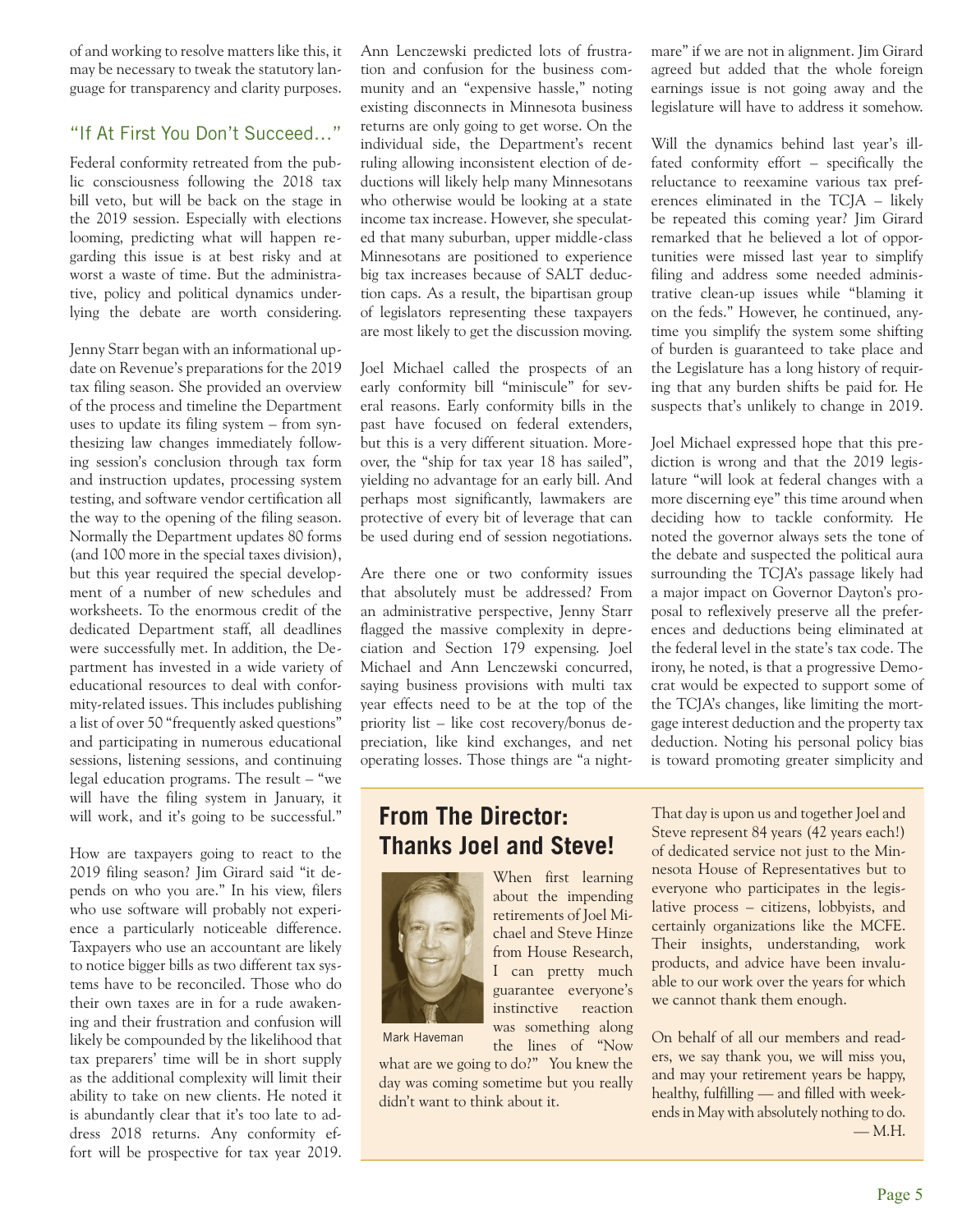ease of administration, he said three things animate debates – politics, personality, and policy. The personalities will change, the intensity of the politics have faded a bit over time, and so he hopes this creates an opportunity for the conformity policies to be more carefully and thoughtfully vetted in 2019.

#### Other Matters?

With respect to tax administration, Jenny Starr said the Department's technical bill may include some cleanup efforts with respect to the state's economic nexus and marketplace provider laws. On an internal note, she commented that the additional work triggered by non-conformity created significant opportunity costs for the Department in other administrative matters. For example, the Department was committed to speeding up the publication of Revenue Notices but attorney staff had to be diverted to other work. Similarly, both individual and corporate audits have slowed because auditors were moved to teams working on forms and instructions.

In the legislature, Ann Lenczewski flagged the provider tax, which is scheduled to phase out completely after 2019, as being a guaranteed topic of discussion. Dedication of auto repair taxes and rural homeowner property tax relief are two other areas she anticipated will get attention. One process issue she suggested keeping an eye on is the creation of the new Legislative Budget Office, which will now be engaged in the same type of fiscal note creation as Minnesota Management and Budget raising the prospects of "dueling numbers" on which to construct policy.

Jim Girard said the likelihood of retaining some type of divided government is high and what happens with the provider tax – worth about \$700 million in revenue – will have a major impact on all other tax debates in the 2019 session. At the same time, from what he has observed, there has been curiously little discussion of the nuts and bolts of tax policy in campaign races. People may start talking about tax issues once they start filing, but right now issues like health care and education are dominating local debates.

Joel Michael agreed that the campaigns have offered little insight into what might be coming from them regarding tax issues. He did note that a budget surplus in November is practically guaranteed and a tax cut will be on the agenda. With respect to the provider tax, he reflected on the fact that like most states Minnesota's tax system doesn't grow as fast as the economy grows for many reasons, most of which have to do with our tax bases. However, the provider tax is one tax that has been growing and its elimination will change the responsiveness of our overall tax system. He continued, noting that the health care sector generally escapes a lot of taxation that other business sectors do not. Most hospitals are non-profit and therefore exempt from property taxes and business entity taxes. Health care services taxed under the provider tax are exempt from the higher rate sales tax. Employer paid health care benefits are not subject to income tax. When one buys health insurance under a plan other than an indemnity insurer you pay half the rate of the insurance premium tax, and if you are covered by an employer's self-insured plan there's no tax at all. *(We also note all prescription and overthe-counter drugs, medical devices and their replacement parts, and prescription eyeglasses / contact lenses are exempt from the sales tax – ed.)* As a result, a large and growing sector of the state's economy is paying a relatively low percentage of state and local taxes – while at the same time much of our spending is driven by health care costs. That puts us in what he described as a "budget vice" which is an underlying subtext to the debate nobody is likely paying attention to.

Having sold our crystal ball on eBay a few years back, we have few predictions of our own to add to our panelists'. What clearly runs through their comments, though, are some important realities about the intersection of politics and policy. Deadlines force choices. Constituent complaints are an effective way to grab legislators' attention. And the changing nature of the tax landscape will force everyone to think long and hard about how to best position Minnesota for continued success.

# **Reframing the Tax and Budget Debate**

*Annual meeting luncheon speaker and author of* Dead Men Ruling*, Dr. Eugene Steuerle, argues that presenting an opportunity cost perspective on government budgets is not just a way to make budget debates more productive, it's also essential to allow citizens to regain control over their fiscal destiny.*

From being one of principal architects of the 1986 tax reform while at the U.S. Treasury,

to his presidency of the National Tax Association, to his leadership and service on countless boards and policy advisory committees it is difficult to identify an area of tax and fiscal policy where our annual meeting luncheon speaker, Dr. Eugene Steuerle, has not left his fingerprints. In his luncheon address highlighting the fiscal challenges future spending commitments have created for all governments, the Richard B. Fisher Chair at the Urban Institute, Institute Fellow, and Co-founder of Urban Brookings Tax Policy Center argued the way we frame and present these issues can make a difference.

Steuerle began by noting we've gone so far down the road in establishing agendas for the future that voters have no flexibility unless they renege on promises made to them. It's not a function of austerity; we are richer than we ever have been. But austerity is being confused with inflexibility and lost opportunity. The consequences are real and stark including growing deficits, lack of flexibility during economic downturns, and lack of physical and social investment in children. No less important, it becomes exceptionally difficult for legislators to innovate. At the same time fiscal democracy has been eroded – citizens can no longer vote on what to do with their tax dollars.

This condition is relatively new; for most of our nation's history, spending was highly discretionary and government reported surpluses well into future. While most everyone is aware of the federal debt, most legislators and citizens do not appreciate how much flexibility to allocate resources based on current priorities and needs has been taken away from them.

The nature and sources of the problem are well-recognized – Medicare, Medicaid, Social Security, tax subsidies, pension subsidies, and interest on the debt. By 2035, he noted, it is estimated that one-third of the adult population will be retired for one-third of their adult lives. A typical couple with an average wage of about \$50,000 retiring in 2015 is being promised about \$1 million in Medicare and Social Security benefits. For millennials retiring 35 years later, the number is about \$2 million in senior-related promises – leading to cuts in education supports and other areas of government needed to increase productivity, growth, and mobility to pay for these obligations. The result is a budget for a declining economy.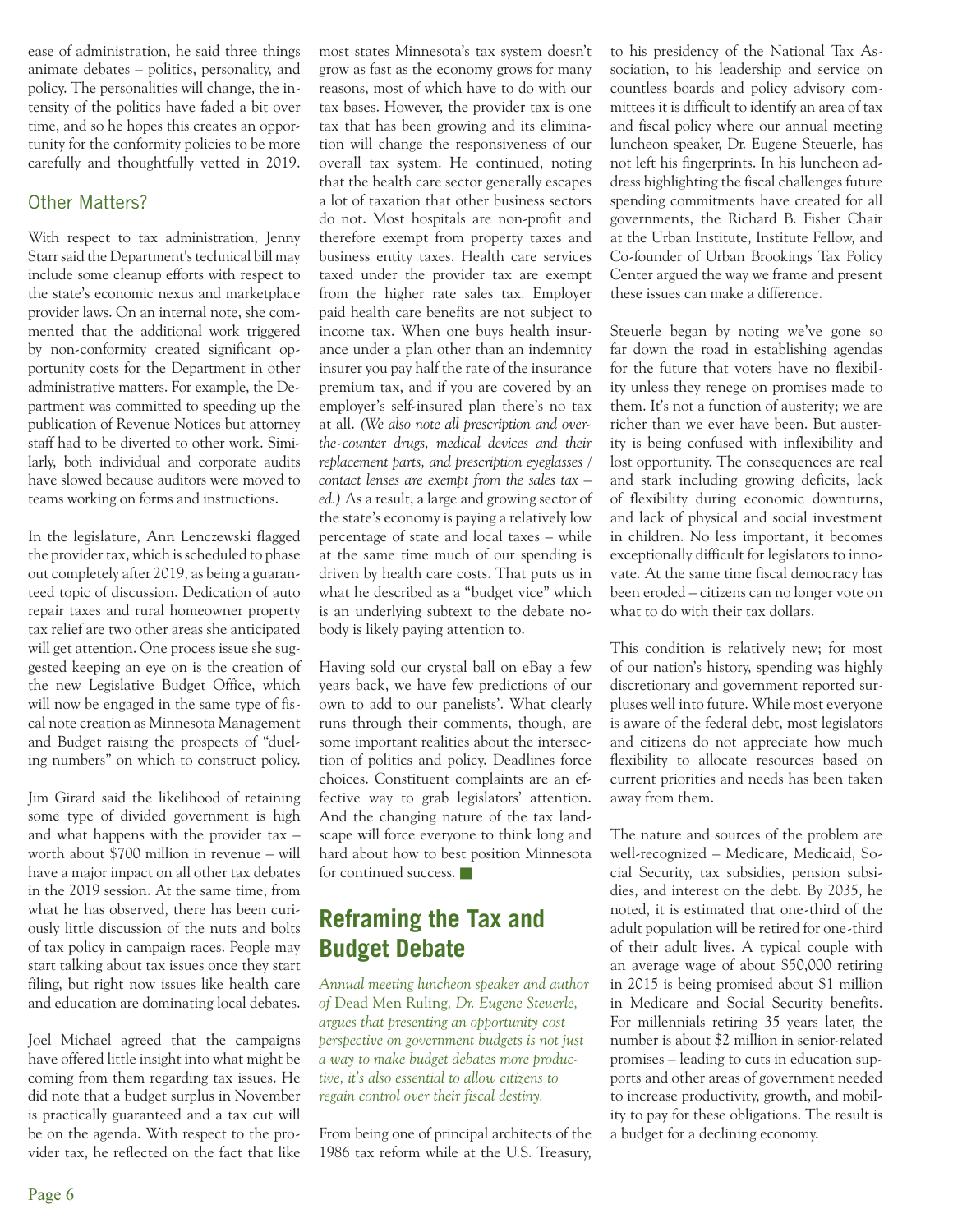How do we start to turn this ship? Steuerle argued it begins with presenting budgets in a way that better communicates the story that is unfolding by documenting the *changes* in revenues and spending over time on a real, rather than a nominal, basis. He demonstrated the applicability of this approach by applying the methodology to the most recent federal budget debate, which showed that 150% of the increase in revenues was functionally committed before Congress did anything. Such an approach, he argued, makes clear "what is getting squeezed today." He noted such an analysis is a bit more complicated at the state level because states do not have a classification of "mandatory spending" like the CBO does at the federal level. However, the Urban Institute is currently developing a taxonomy to facilitate



"Minnesota's Department of Revenue has a history of being well-run, and within the limits of any government institution, being policy-driven rather than politically-driven. My biggest concern is that our tax policies have become political tools of an ideologically driven administration.

Ideally tax policy should be about collecting sufficient revenue to fund the budget, with the minimum economic distortion possible. When the government picks winners and losers through the tax code, incomes and economic growth are driven down, harming everyone. It will never be possible to drive politics out of tax policy, but to the greatest extent possible government shouldn't be impeding economic growth."

"Tax conformity should be seen as a technical issue, not an opportunity for political machinations. This approach doesn't rule out discussions of the policy implications of tax code changes, which can take place in the larger context of budget negotiations. But tax conformity provides a necessary foundation for providing as predictable a tax code as possible."

this type of analysis at the state level. In summary, it's a way to bring to bring budgetary trade-offs to light while holding legislators accountable for the total changes that are taking place, not just changes that are being proposed.

With an expected sizable state budget surplus forthcoming, these issues might seem less applicable to us. But buried in the numbers in the forecast from the last biennial budget session, the 28% health and human services piece of the general fund budget was projected to consume nearly 60% of all the new revenue available to the state. In addition, while we know what we do contribute to pension plans, a recalculated budget analysis based on what we are supposed to pay for these commitments would likely

tell an interesting story. An "opportunity cost" perspective on the state budget is no less relevant for Minnesota. It piques our own interest and we look forward to working with these ideas in anticipation of the 2019 legislative session.

# **Five Questions: The Candidates on Taxes**

*We posed five questions to the gubernatorial candidates on some tax matters outside of the usual "how much" debate that tends to dominate the discussion. With thanks to each candidate for providing their thoughts and perspectives, here are their unedited responses.*







**JEFF JOHNSON (R) TIM WALZ (DFL)**

"After some challenging times for the state budget following the recession, the state now enjoys budget stability and a sizable rainy day fund. I will work to protect the stability of the state budget and making sure any changes to tax policy are sustainable.

Minnesota is known for our good government, but our state could do a better job of giving folks a better idea how their taxes are being used. You shouldn't need a PhD in mathematics to understand budgets and we can better prepare local government, schools, business, and families plan for their futures."

**TWO: Last year, federal tax conformity became wrapped up in a larger supplemental budget debate. In 2019, lawmakers will face the same choice as last year – pursue a standalone, revenueneutral conformity plan focusing on tax administration and simplification needs or make conformity proposals (and any revenue implications) part of a bigger biennial budget and tax distribution debate. Which approach do you prefer and why?**

"I support a standalone conformity process. We need to get this right and ensure that political games do not prevent us from addressing this. We need a tax system that upholds our values and policy goals. Through a standalone process we can focus on administration and simplification."